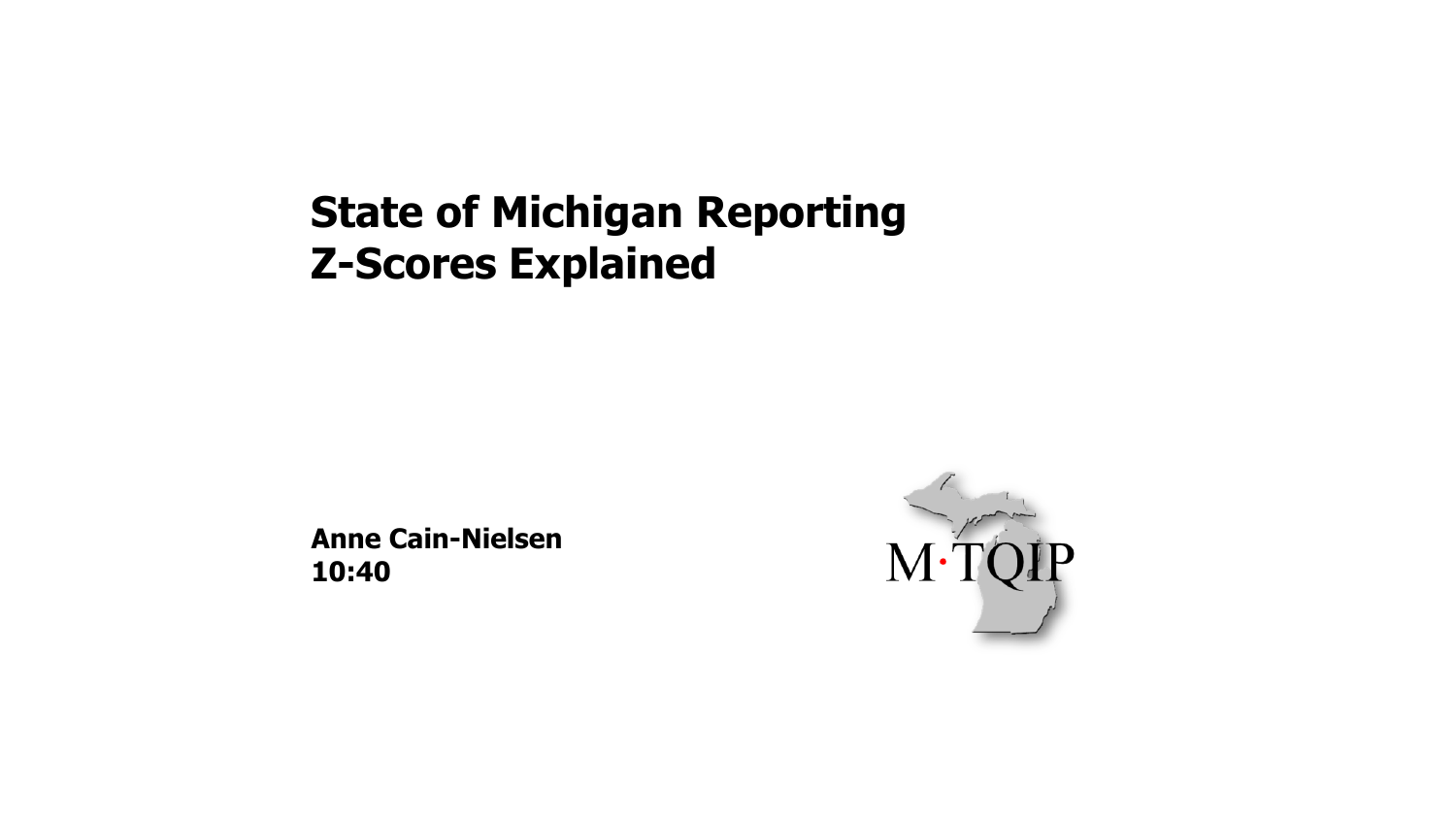### Performance index measure

| Michigan Trauma Quality Improvement Program (MTQIP) |                                                             |                            |               |  |  |
|-----------------------------------------------------|-------------------------------------------------------------|----------------------------|---------------|--|--|
|                                                     | 2019 Performance Index January 1, 2019 to December 31, 2019 |                            |               |  |  |
|                                                     | Measure Weight                                              | <b>Measure Description</b> | <b>Points</b> |  |  |
|                                                     |                                                             |                            |               |  |  |

| #7 | 10 | Serious Complication Rate-Trauma Service Admits (3 yr: 7/1/16-6/30/19)         |    |
|----|----|--------------------------------------------------------------------------------|----|
|    |    | Z-score: < -1 (major improvement)                                              | 10 |
|    |    | Z-score: -1 to 1 or serious complications low-outlier (average or better rate) |    |
|    |    | Z-score: > 1 (rates of serious complications increased)                        |    |
| #8 | 10 | Mortality Rate-Trauma Service Admits (3 yr: 7/1/16-6/30/19)                    |    |
|    |    | Z-score: < -1 (major improvement)                                              | 10 |
|    |    | Z-score: -1 to 1 or mortality low-outlier (average or better rate)             |    |
|    |    | Z-score: > 1 (rates of mortality increased)                                    |    |
|    |    |                                                                                |    |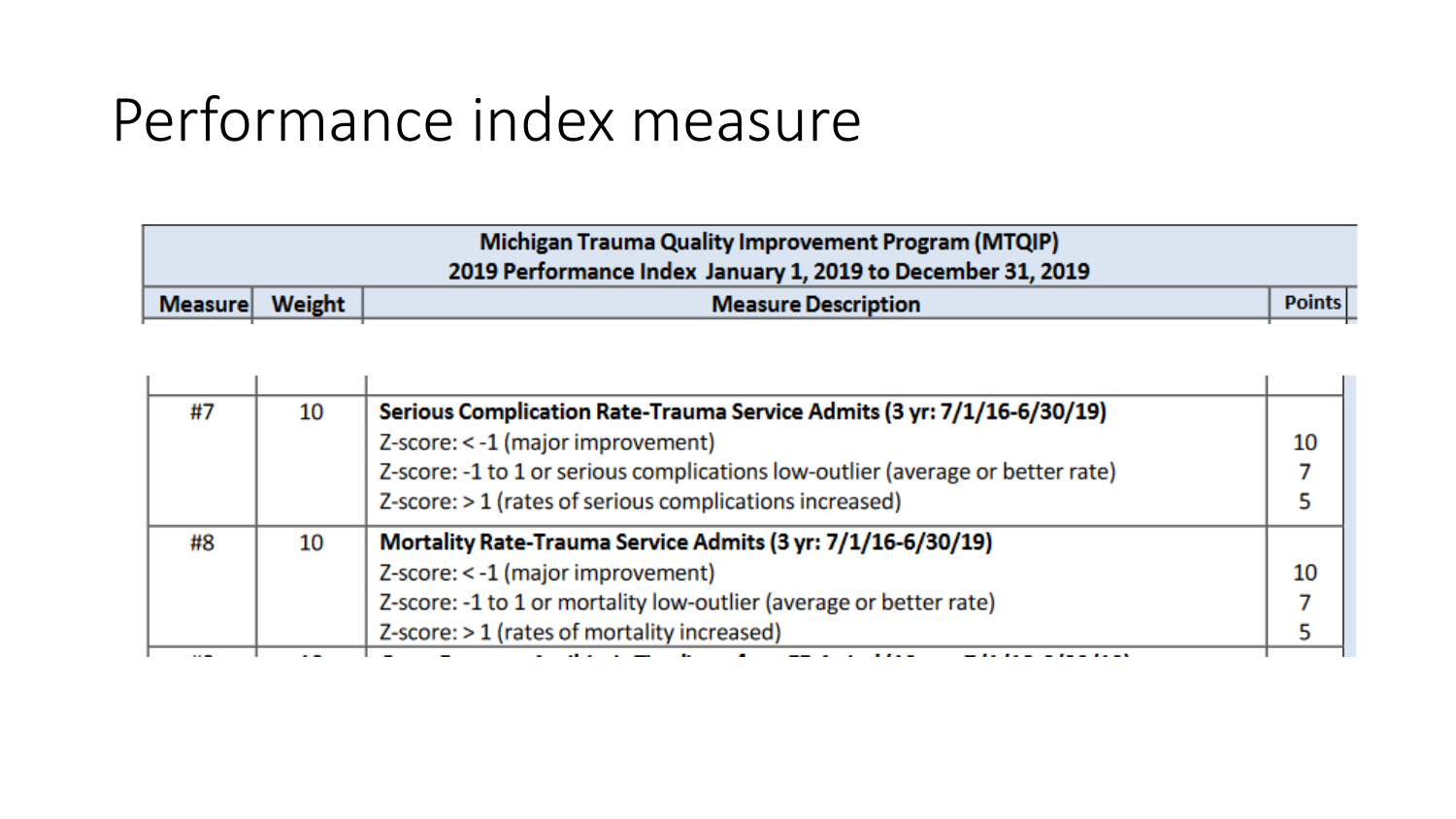### Goal

# We want to answer the (important!) question: *Is my hospital improving over time?*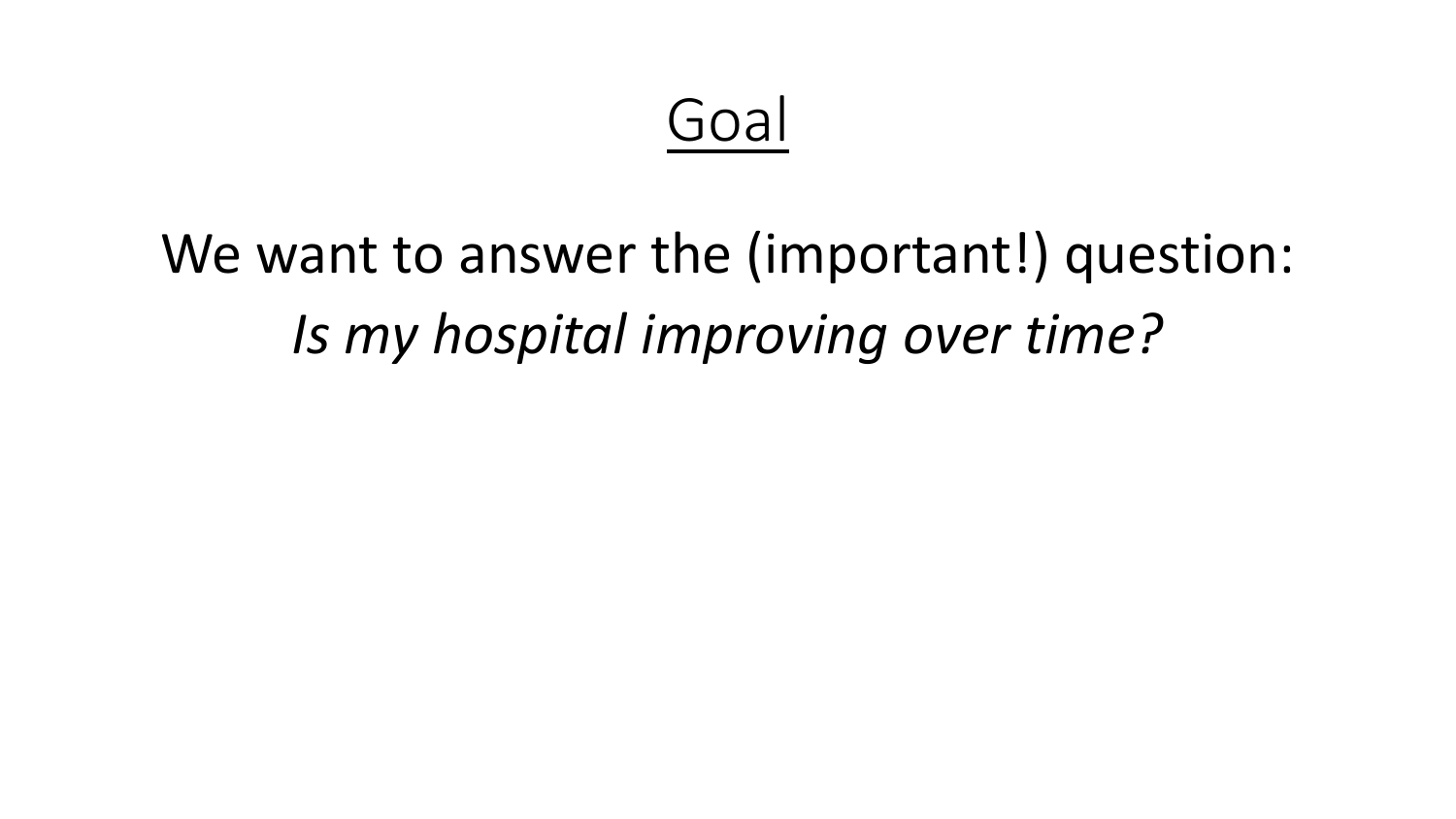### Goal

# We want to answer the (important!) question: *Is my hospital improving over time?*

### **How would you answer this question?**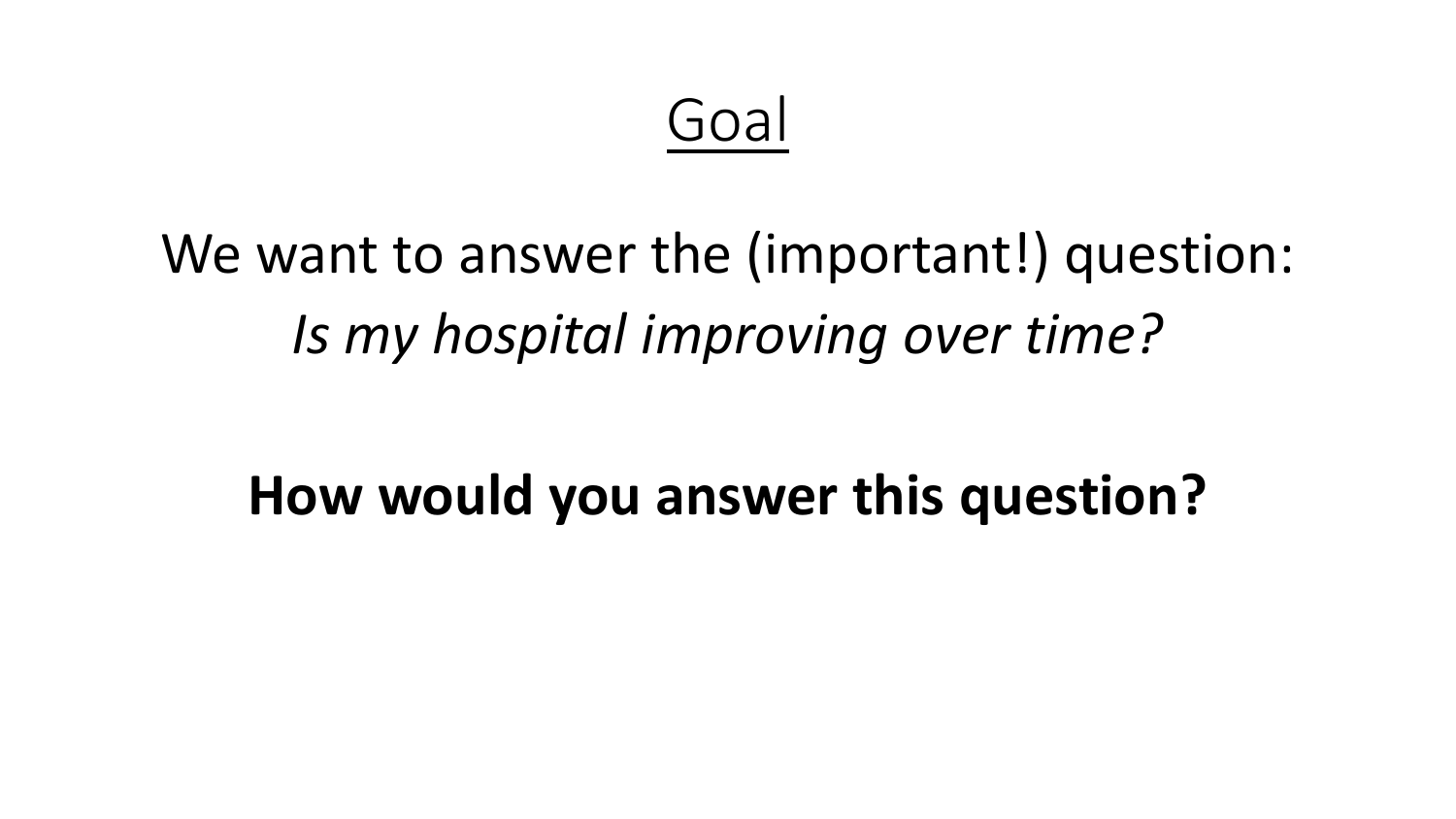

We are interested in *trends*. The z-score tests whether a trend exists.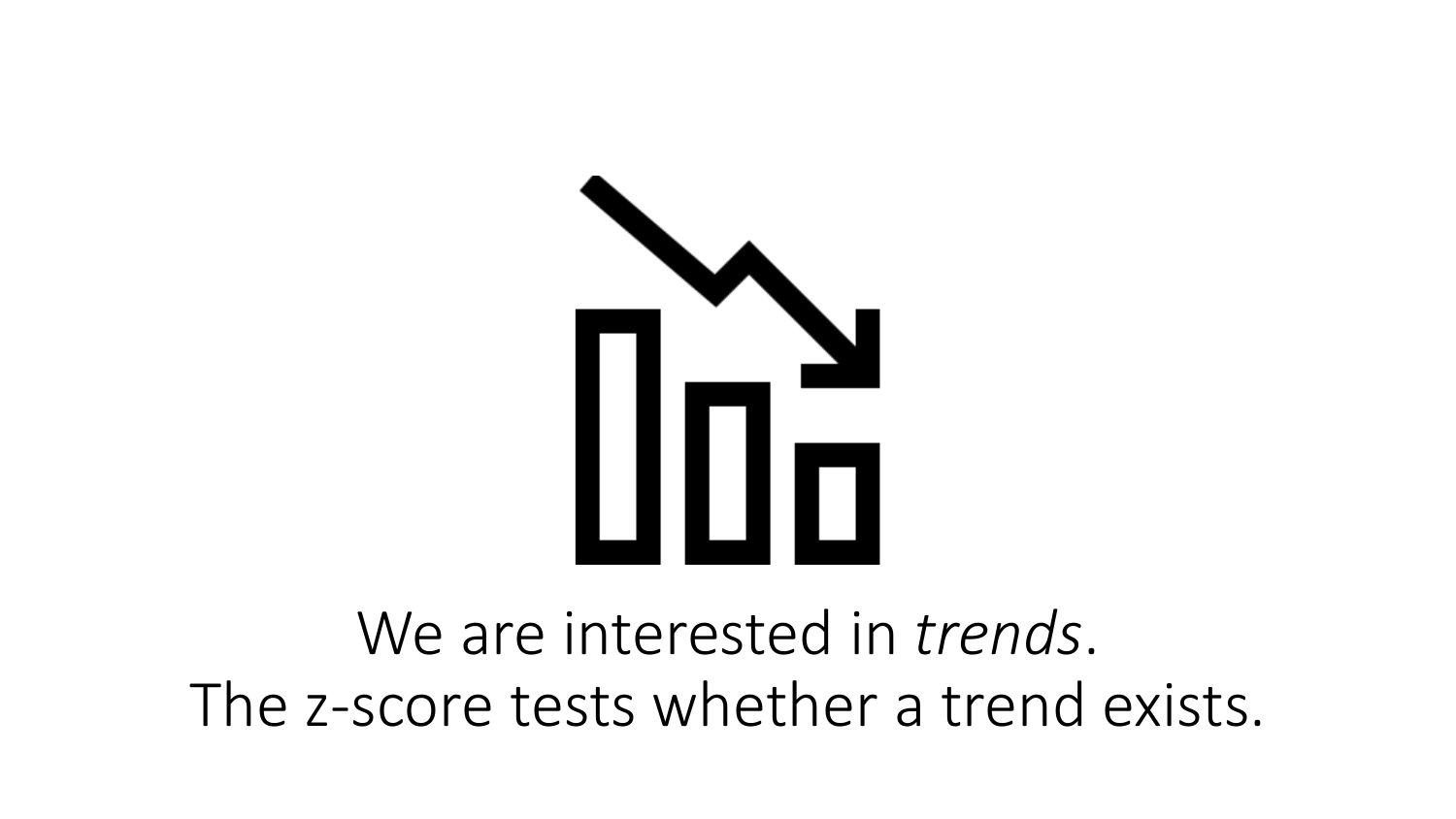### What does my trend look like?

- Am I trending upwards, downwards, or flat?
- How do we know?
- Let's try just looking at the data first.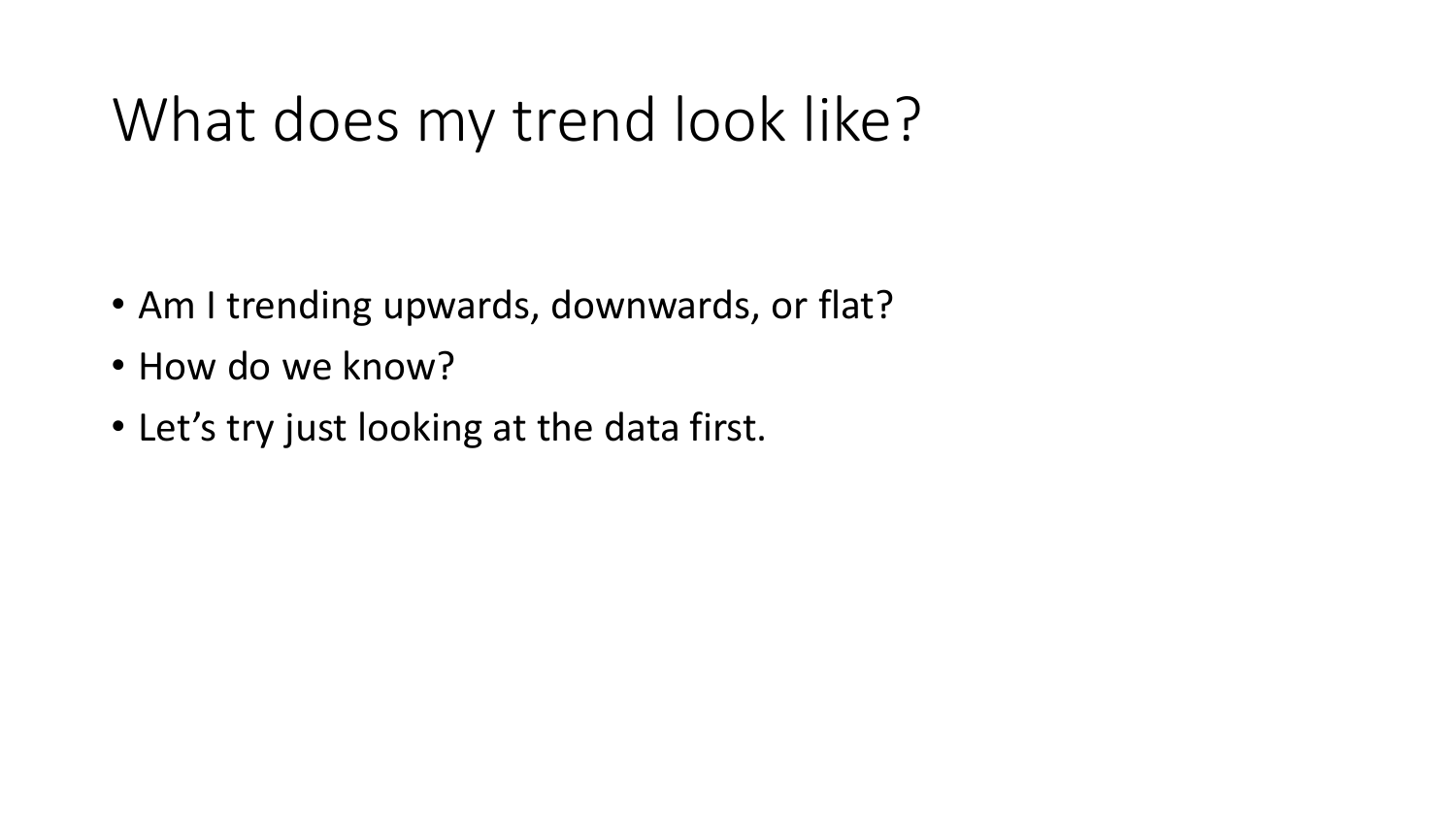### Who is improving more?

**Site #1 Site #2**

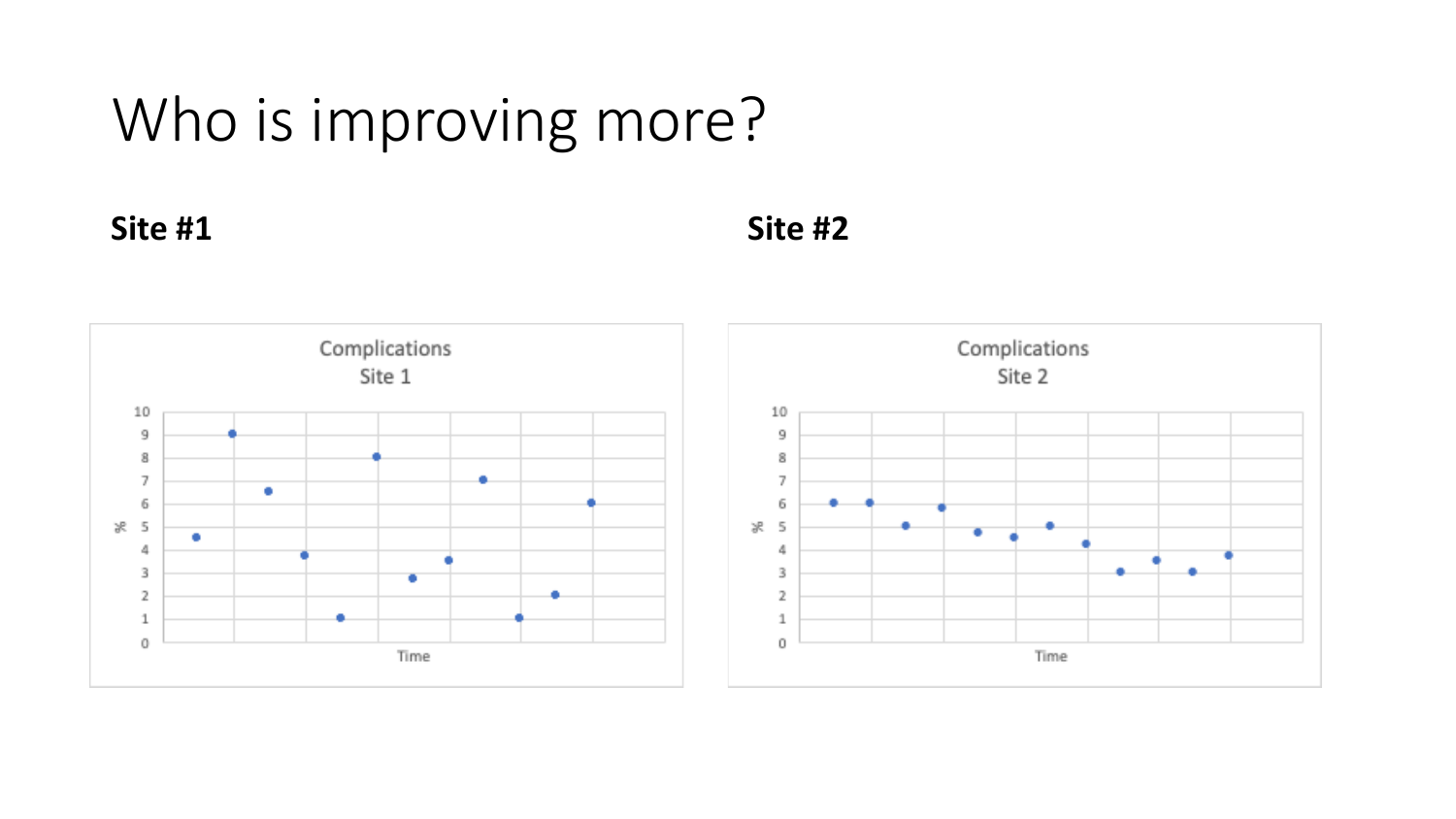### Same slope, different variability

#### **Site #1 High variability**



#### **Site #2 Low variability**

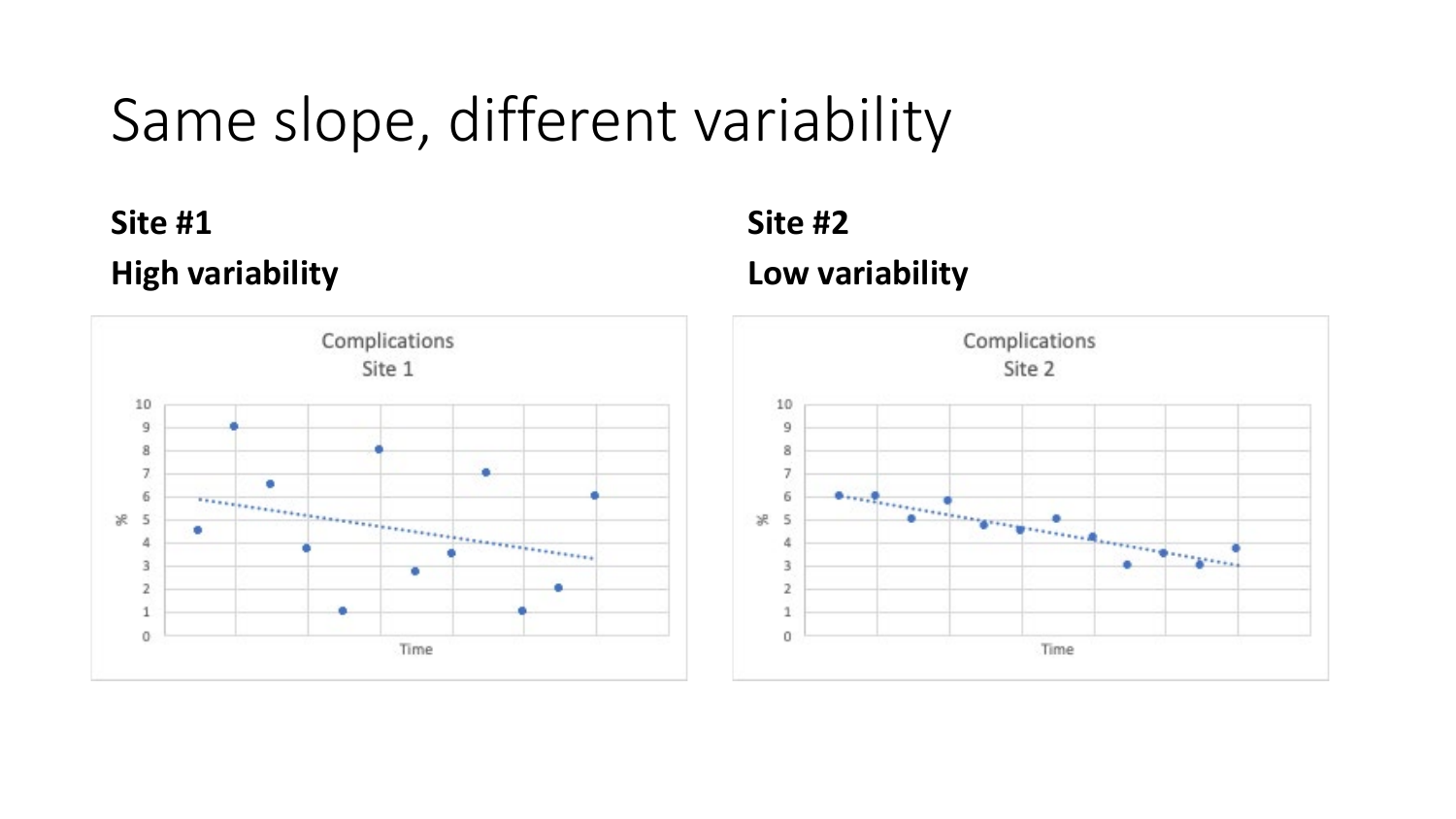# Testing for trend

- Visual inspection only gets us so far.
- We can *test* whether our trend is actually going downwards (or upwards).
- We need:
	- Slope of the trend line
	- Measure of the variability around that trend line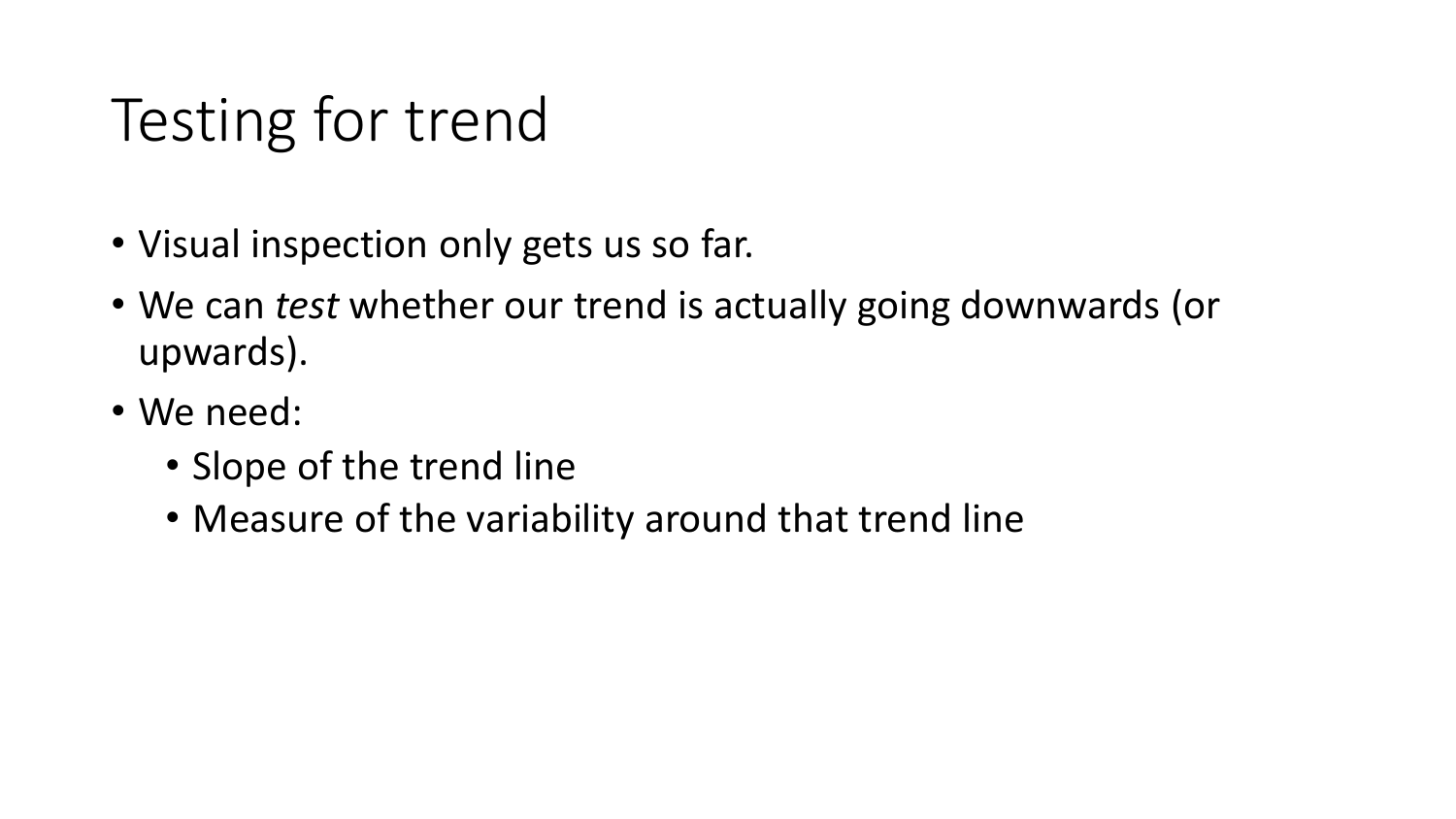### Calculation

- Test for whether trend *over time* is flat.
- (Whether the slope of the line for time  $= 0$ ).

### **Z = Slope / Variability around slope**   $Z = \beta_{time} / \text{se}(\beta_{time})$

\*Note: Slope will be negative for downwards trends \*Note: Z will be bigger (farther from 0) if variability is small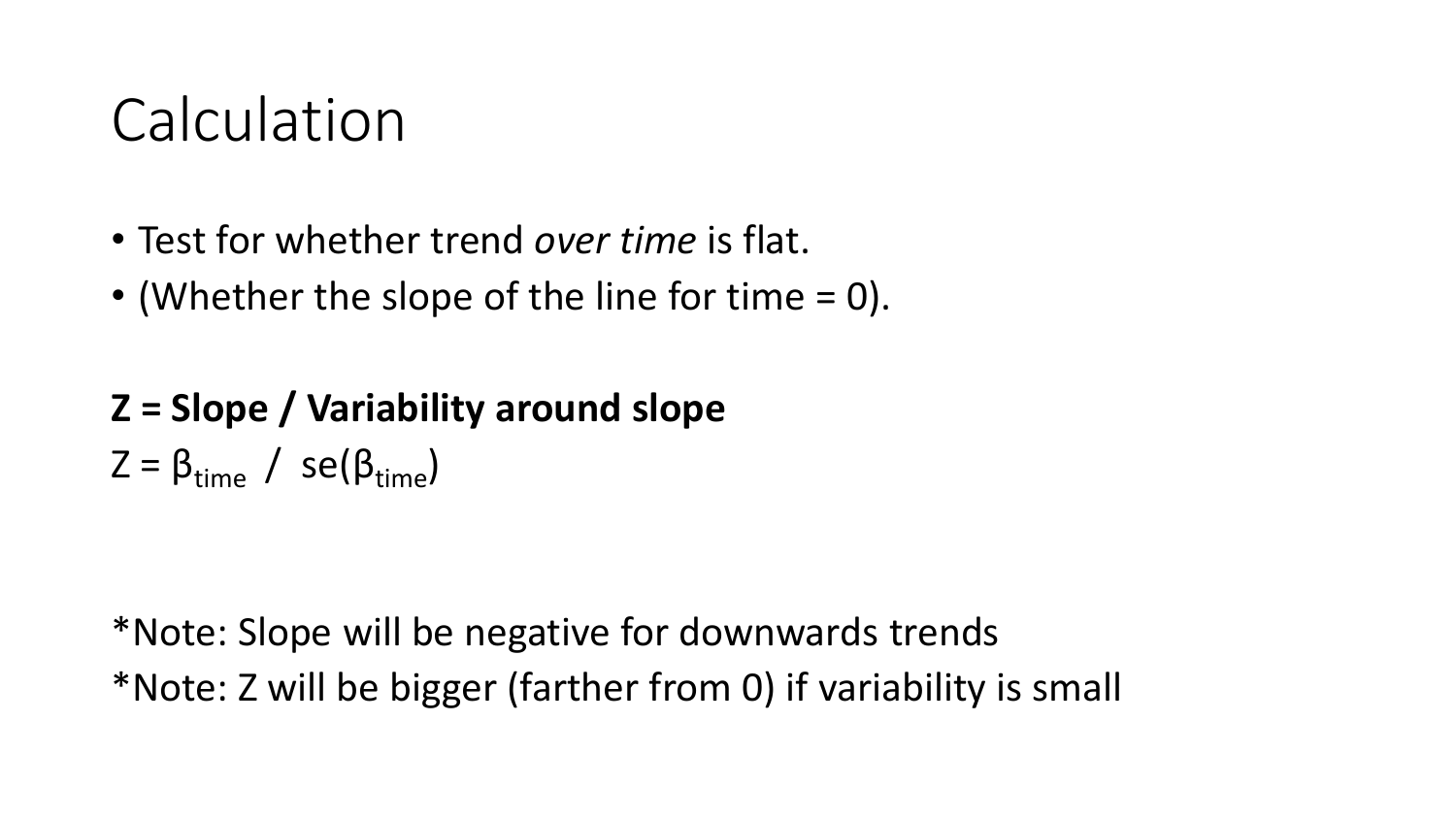#### **Site #1 High variability**



#### **Site #2 Low variability**



Z = slope / standard error of slope  $Z = -0.25 / 0.3$ **Z = -0.83**

 $Z = slope / standard error of slope$  $Z = -0.25 / 0.05$ **Z = -5.0**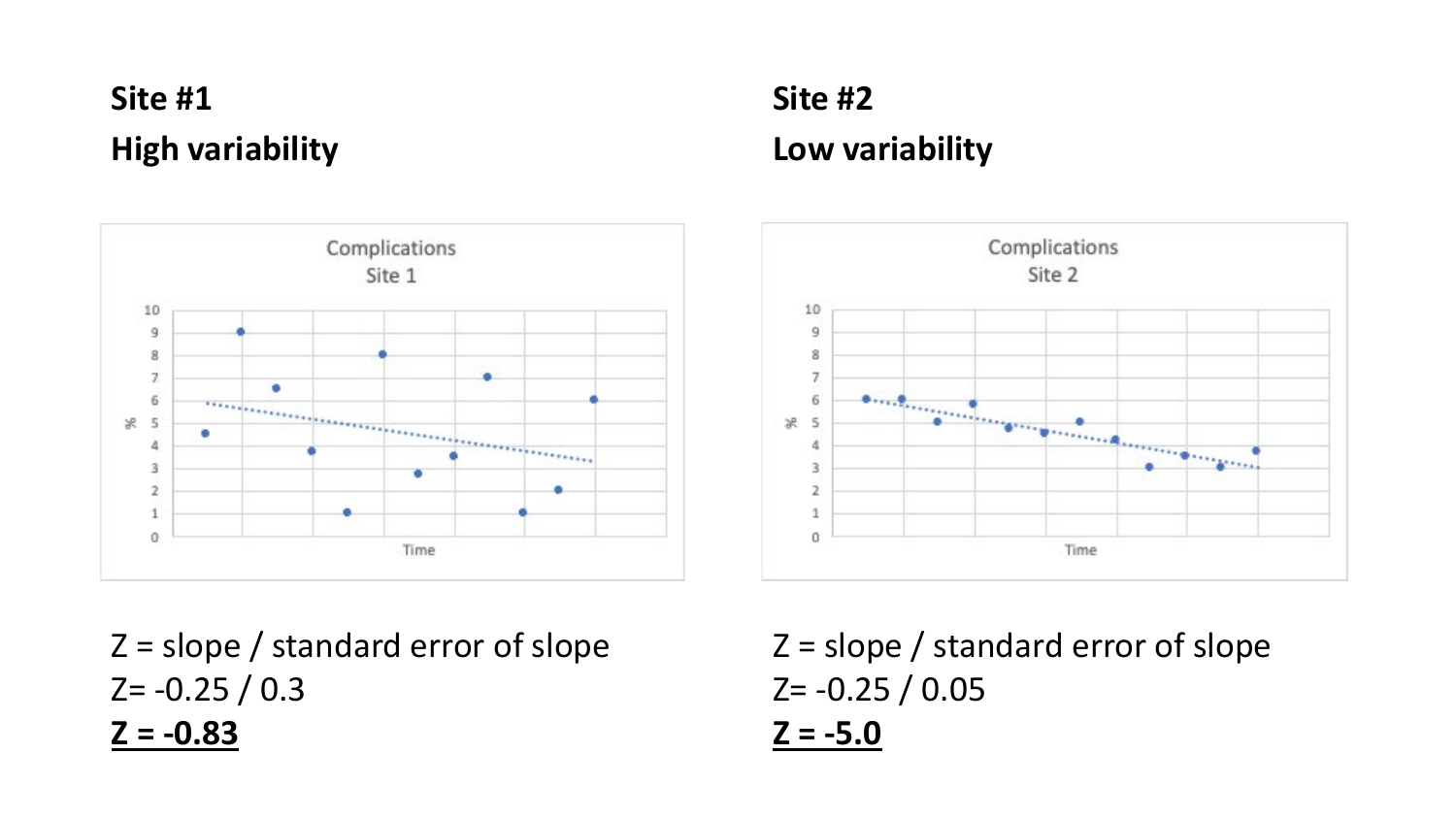### Z-score follows a normal distribution